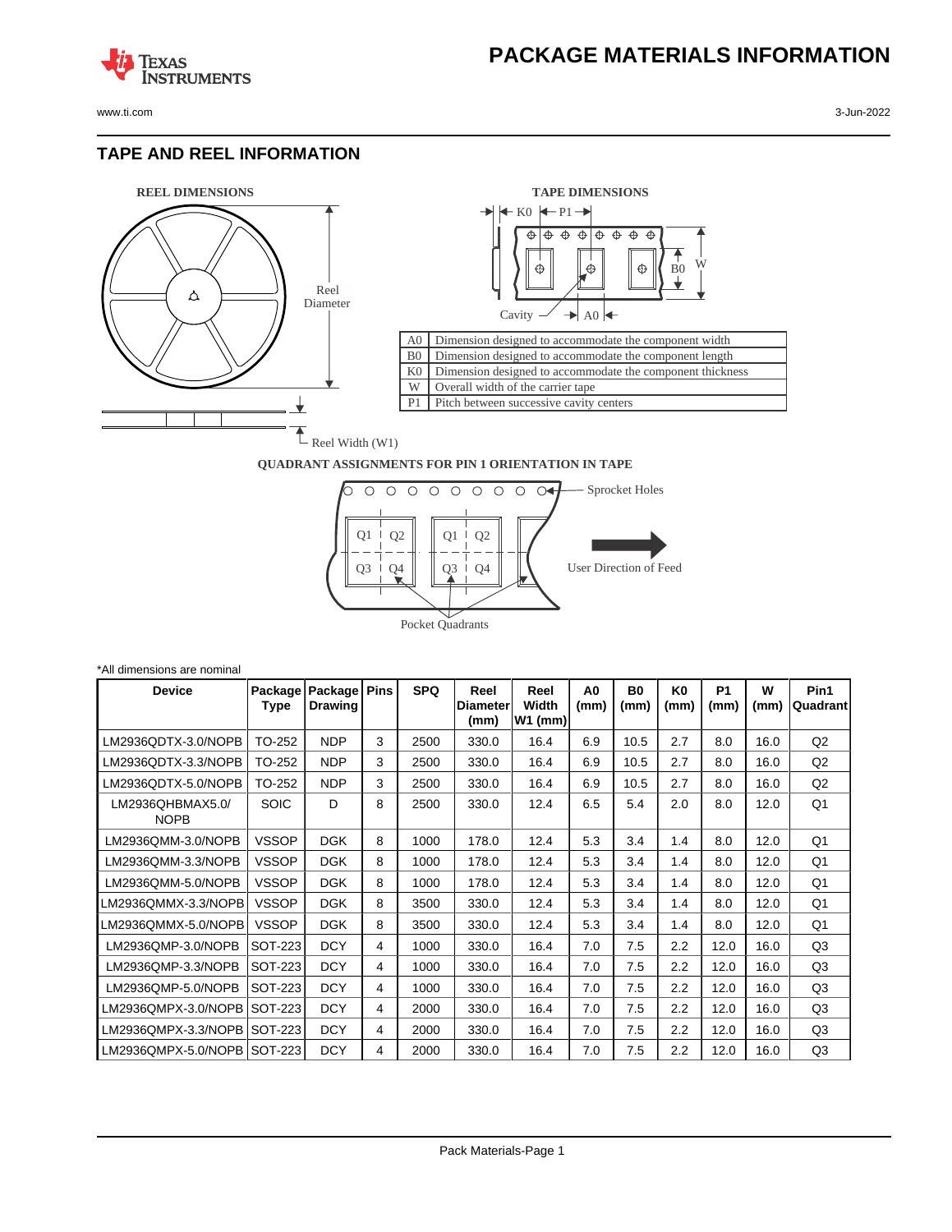

www.ti.com 3-Jun-2022

| <b>Device</b>      | Package   Package   Pins  <br>Type | <b>Drawing</b> |   | <b>SPQ</b> | Reel<br><b>IDiameter</b><br>(mm) | Reel<br>Width<br>$ W1$ (mm) $ $ | A0<br>(mm) | B <sub>0</sub><br>(mm) | K0<br>(mm) | P <sub>1</sub><br>(mm) | w    | Pin1<br>$(mm)$   Quadrant |
|--------------------|------------------------------------|----------------|---|------------|----------------------------------|---------------------------------|------------|------------------------|------------|------------------------|------|---------------------------|
| LM2936QMX-3.3/NOPB | <b>SOIC</b>                        | D              | 8 | 2500       | 330.0                            | 12.4                            | 6.5        | 5.4                    | 2.0        | 8.0                    | 12.0 | Q1                        |
| LM2936QMX-5.0/NOPB | <b>SOIC</b>                        | D              | 8 | 2500       | 330.0                            | 12.4                            | 6.5        | 5.4                    | 2.0        | 8.0                    | 12.0 | Q1                        |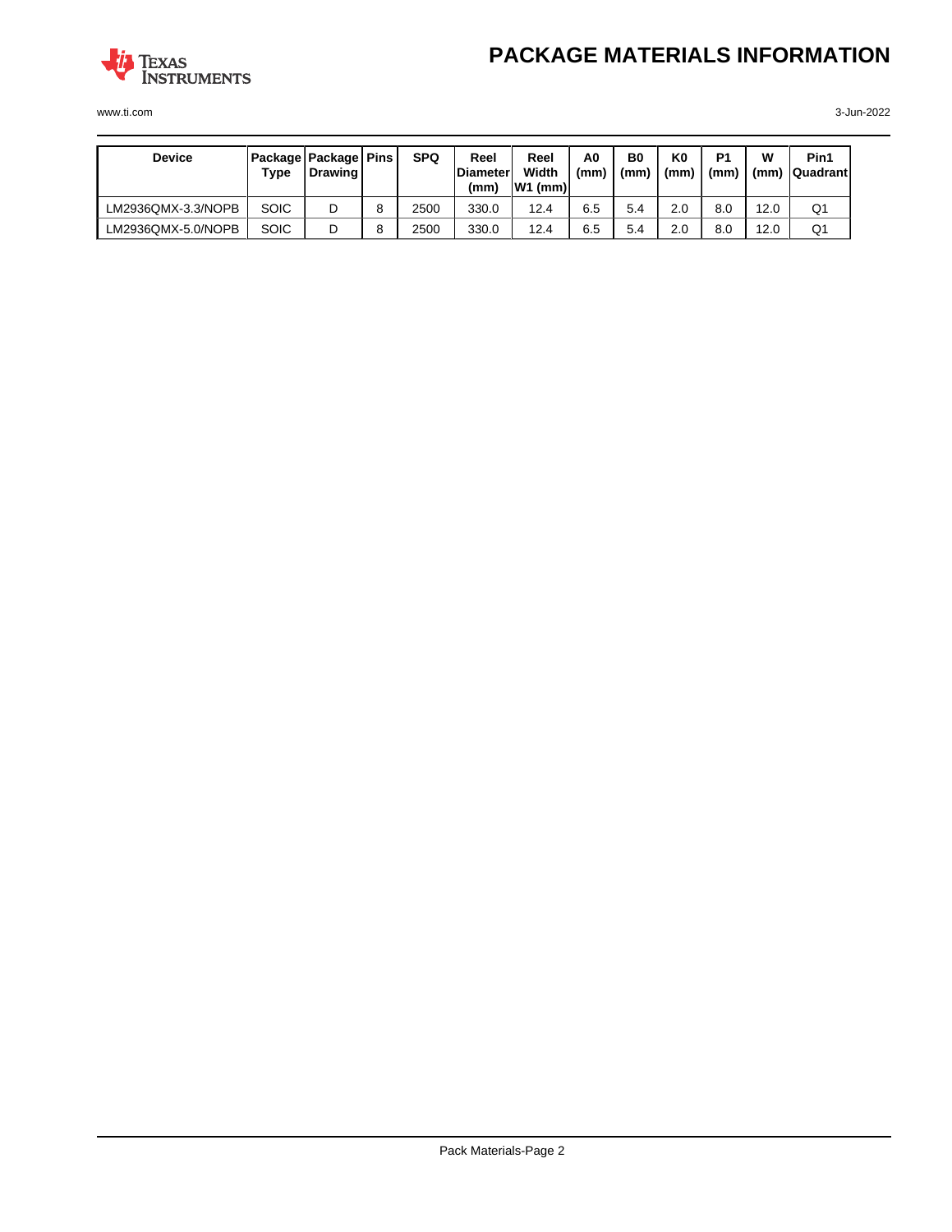

www.ti.com 3-Jun-2022

# **PACKAGE MATERIALS INFORMATION**



| All dimensions are nominal      |              |                        |             |            |             |            |             |
|---------------------------------|--------------|------------------------|-------------|------------|-------------|------------|-------------|
| <b>Device</b>                   | Package Type | <b>Package Drawing</b> | <b>Pins</b> | <b>SPQ</b> | Length (mm) | Width (mm) | Height (mm) |
| LM2936QDTX-3.0/NOPB             | TO-252       | <b>NDP</b>             | 3           | 2500       | 356.0       | 356.0      | 35.0        |
| LM2936QDTX-3.3/NOPB             | TO-252       | <b>NDP</b>             | 3           | 2500       | 356.0       | 356.0      | 35.0        |
| LM2936QDTX-5.0/NOPB             | TO-252       | <b>NDP</b>             | 3           | 2500       | 356.0       | 356.0      | 35.0        |
| LM2936QHBMAX5.0/<br><b>NOPB</b> | <b>SOIC</b>  | D                      | 8           | 2500       | 367.0       | 367.0      | 35.0        |
| LM2936QMM-3.0/NOPB              | <b>VSSOP</b> | <b>DGK</b>             | 8           | 1000       | 210.0       | 185.0      | 35.0        |
| LM2936QMM-3.3/NOPB              | <b>VSSOP</b> | <b>DGK</b>             | 8           | 1000       | 210.0       | 185.0      | 35.0        |
| LM2936QMM-5.0/NOPB              | <b>VSSOP</b> | <b>DGK</b>             | 8           | 1000       | 210.0       | 185.0      | 35.0        |
| LM2936OMMX-3.3/NOPB             | <b>VSSOP</b> | <b>DGK</b>             | 8           | 3500       | 367.0       | 367.0      | 35.0        |
| LM2936OMMX-5.0/NOPB             | <b>VSSOP</b> | <b>DGK</b>             | 8           | 3500       | 367.0       | 367.0      | 35.0        |
| LM2936QMP-3.0/NOPB              | SOT-223      | <b>DCY</b>             | 4           | 1000       | 367.0       | 367.0      | 35.0        |
| LM2936QMP-3.3/NOPB              | SOT-223      | <b>DCY</b>             | 4           | 1000       | 367.0       | 367.0      | 35.0        |
| LM2936QMP-5.0/NOPB              | SOT-223      | <b>DCY</b>             | 4           | 1000       | 367.0       | 367.0      | 35.0        |
| LM2936OMPX-3.0/NOPB             | SOT-223      | <b>DCY</b>             | 4           | 2000       | 367.0       | 367.0      | 35.0        |
| LM2936QMPX-3.3/NOPB             | SOT-223      | <b>DCY</b>             | 4           | 2000       | 367.0       | 367.0      | 35.0        |
| LM2936QMPX-5.0/NOPB             | SOT-223      | <b>DCY</b>             | 4           | 2000       | 367.0       | 367.0      | 35.0        |
| LM2936QMX-3.3/NOPB              | <b>SOIC</b>  | D                      | 8           | 2500       | 367.0       | 367.0      | 35.0        |
| LM2936QMX-5.0/NOPB              | <b>SOIC</b>  | D                      | 8           | 2500       | 367.0       | 367.0      | 35.0        |